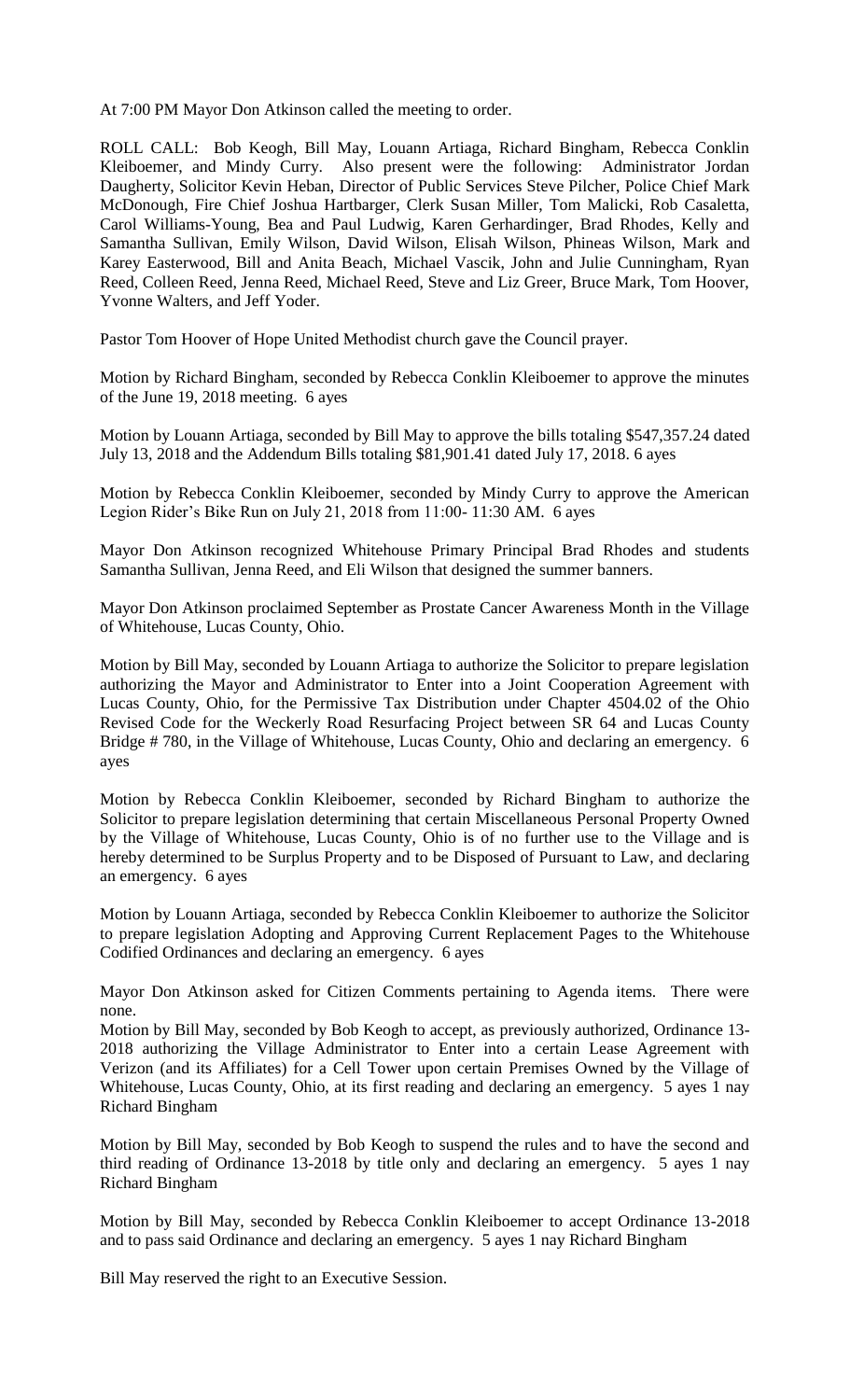Motion by Rebecca Conklin Kleiboemer, seconded by Mindy Curry to accept, as previously authorized, Resolution 13-2018 authorizing the Mayor and Administrator to Enter into a Joint Cooperation Agreement with Lucas County, Ohio, for the Permissive Tax Distribution under Chapter 4504.02 of the Ohio Revised Code for the Weckerly Road Resurfacing Project between SR 64 and Lucas County Bridge # 780, in the Village of Whitehouse, Lucas County, Ohio at its first reading and declaring an emergency. 6 ayes

Motion by Bill May, seconded by Bob Keogh to suspend the rules and to have the second and third reading of Resolution 13-2018 by title only and declaring an emergency. 6 ayes

Motion by Bill May, seconded by Rebecca Conklin Kleiboemer to accept Resolution 13-2018 and to pass said Resolution and declaring an emergency. 6 ayes

Motion by Rebecca Conklin Kleiboemer, seconded by Mindy Curry to accept, as previously authorized, Resolution 12-2018 determining that certain Miscellaneous Personal Property Owned by the Village of Whitehouse, Lucas County, Ohio is of no further use to the Village and is hereby determined to be Surplus Property and to be Disposed of Pursuant to Law at its first reading and declaring an emergency. 6 ayes

Motion by Rebecca Conklin Kleiboemer, seconded by Mindy Curry to suspend the rules and to have the second and third reading of Resolution 12-2018 by title only and declaring an emergency. 6 ayes

Motion by Rebecca Conklin Kleiboemer, seconded by Bob Keogh to accept Resolution 12-2018 and to pass said Resolution and declaring an emergency. 6 ayes

Motion by Mindy Curry, seconded by Bob Keogh to accept, as previously authorized, Ordinance 14-2018 Adopting and Approving Current Replacement Pages to the Whitehouse Codified Ordinances at its first reading and declaring an emergency. 6 ayes

Motion by Bill May, seconded by Bob Keogh to suspend the rules and to have the second and third reading of Ordinance 14-2018 by title only and declaring an emergency. 6 ayes

Motion by Bob Keogh, seconded by Bill May to accept Ordinance 14-2018 and to pass said Resolution and declaring an emergency. 6 ayes

Motion by Bob Keogh, seconded by Bill May to adjourn to Executive Session on the matter of a Contract at 7:46 PM. 5 ayes, 1 abstain Richard Bingham; Councilman Bingham did not attend the Executive Session

Motion by Louann Artiaga, seconded by Bob Keogh to reconvene at 8:33 PM. 5 ayes 1 abstain Motion by Bob Keogh, seconded by Rebecca Conklin Kleiboemer to hire a full time Whitehouse Village Police Officer. 5 ayes 1 abstain Richard Bingham

Motion by Bob Keogh, seconded by Mindy Curry to authorize the Solicitor to prepare legislation to amend the Agenda and declaring an emergency. 5 ayes 1 abstain Richard Bingham

Motion by Bob Keogh, seconded by Mindy Curry to authorize the Solicitor to prepare legislation Authorizing the Village of Whitehouse, Lucas County, Ohio, to enter into an Agreement with the Anthony Wayne Local School District for a School Resource Officer, and declaring an emergency. 5 ayes 1 abstain Richard Bingham

Motion by Bob Keogh, seconded by Mindy Curry to accept Ordinance 15-2018 Authorizing the Village of Whitehouse, Lucas County, Ohio, to enter into an Agreement with the Anthony Wayne Local School District for a School Resource Officer at its first reading and declaring an emergency. 5 ayes 1 abstain Richard Bingham

Motion by Louann Artiaga, seconded by Rebecca Conklin Kleiboemer to suspend the rules and to have the second and third reading of Ordinance 15-2018 by title only and declaring an emergency. 5 ayes 1 abstain Richard Bingham